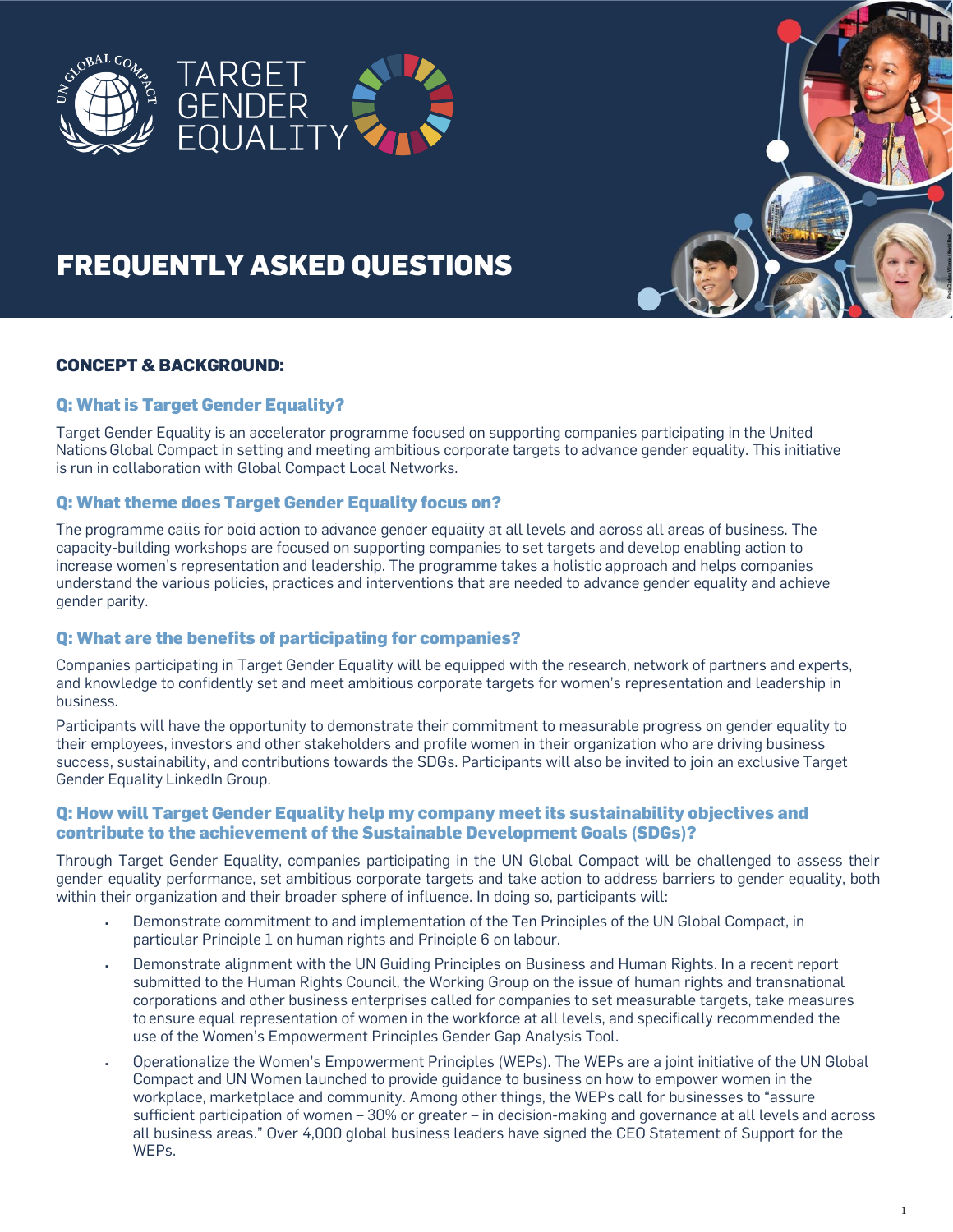- Directly support the achievement of Goal 5 of the 2030 Agenda for Sustainable Development. Specifically, Goal 5.5calls for women's full participation and equal opportunities for leadership at all levels of decision-making, including in economic life, by 2030.
- Create positive impact across the Sustainable Development Goals. Research shows that women's leadership and economic empowerment is a catalyst for progress on a range of goals, from education (Goal 4) and health (Goal 3) to poverty alleviation (Goal 1) and climate action (Goal 13).
- Strengthen their ESG performance. According to a meta-analysis commissioned by the International Finance Corporation, there is a positive correlation between women's representation in leadership and ESG performance.

#### **Q: How is Target Gender Equality related to the Women's Empowerment Principles?**

The Women's Empowerment Principles (WEPs) were launched by the UN Global Compact and UN Women in 2010 and have been signed by 4,000+ companies. They provide a holistic framework for business on how to empower women in the workplace, marketplace and community. The WEPs CEO Statement of Support provides an opportunity for business leaders to signal their support for gender equality.

Target Gender Equality builds on and supports the objectives of the WEPs by helping companies set and meet ambitious targets for women's representation and leadership in business – a key component of the WEPs. The WEPs will inform discussions and help companies navigate potential barriers and opportunities. Among other things, participants will use the WEPs Gender Gap Analysis Tool to get a holistic understanding of their gender equality performance and to assess current policies and practices. The WEPs CEO Statement sign-on process is managed by UN Women. Learn more [here.](https://www.unglobalcompact.org/take-action/action/womens-principles)

# **PRE-REQUISITES & KNOWLEDGE LEVEL:**

#### **Q: My company is not part of the UN Global Compact. Can we join Target Gender Equality?**

Target Gender Equality is an accelerator programme for companies of the UN Global Compact. If your company has not yet joined the UN Global Compact, please learn how to do so [here.](https://www.unglobalcompact.org/participation/join/)

## **Q: My company has signed the CEO Statement of Support for the WEPs. Can we join Target Gender Equality?**

Yes. Target Gender Equality supports you in translating your existing commitment to women's empowerment into concrete action.

#### **Q: My company has not signed the Women's Empowerment Principles – can I join regardless?**

Yes. While Target Gender Equality builds on and advances the Women's Empowerment Principles, signing the WEPs is encouraged but not mandatory.

## **Q: My company is just getting started on our journey to advance gender equality. Is Target Gender Equality an appropriate programme for us to participate in?**

Absolutely. The Target Gender Equality programme starts by helping companies understand their current gender equality performance through facilitated use of the WEPs Gender Gap Analysis Tool, identifying strengths and areas for improvement. Participants will also be introduced to the latest research supporting the business case for women's representation and leadership. A series of three in-country workshops will then help participating companies generate concrete action plans to set and meet corporate targets for women's representation and leadership in business, unique to their company context and performance status. While participating companies are encouraged to be ambitious, the programme emphasizes continuous progress. Participating companies will also expand their network of UN partners, peers and experts that can further assist them in meeting their gender equality goals.

## **Q: I already participated in Target Gender Equality in 2020 – can I join again?**

It depends. If you missed various workshops and would like to catch up together with a new group of peer companies, or if your team fully restructured, requiring you to start over, you are welcome to sign up for Target Gender Equality 2021. If you completed the full programme in 2020, we encourage you to start implementing your plans and stay engaged through further accountability, engagement and learning opportunities.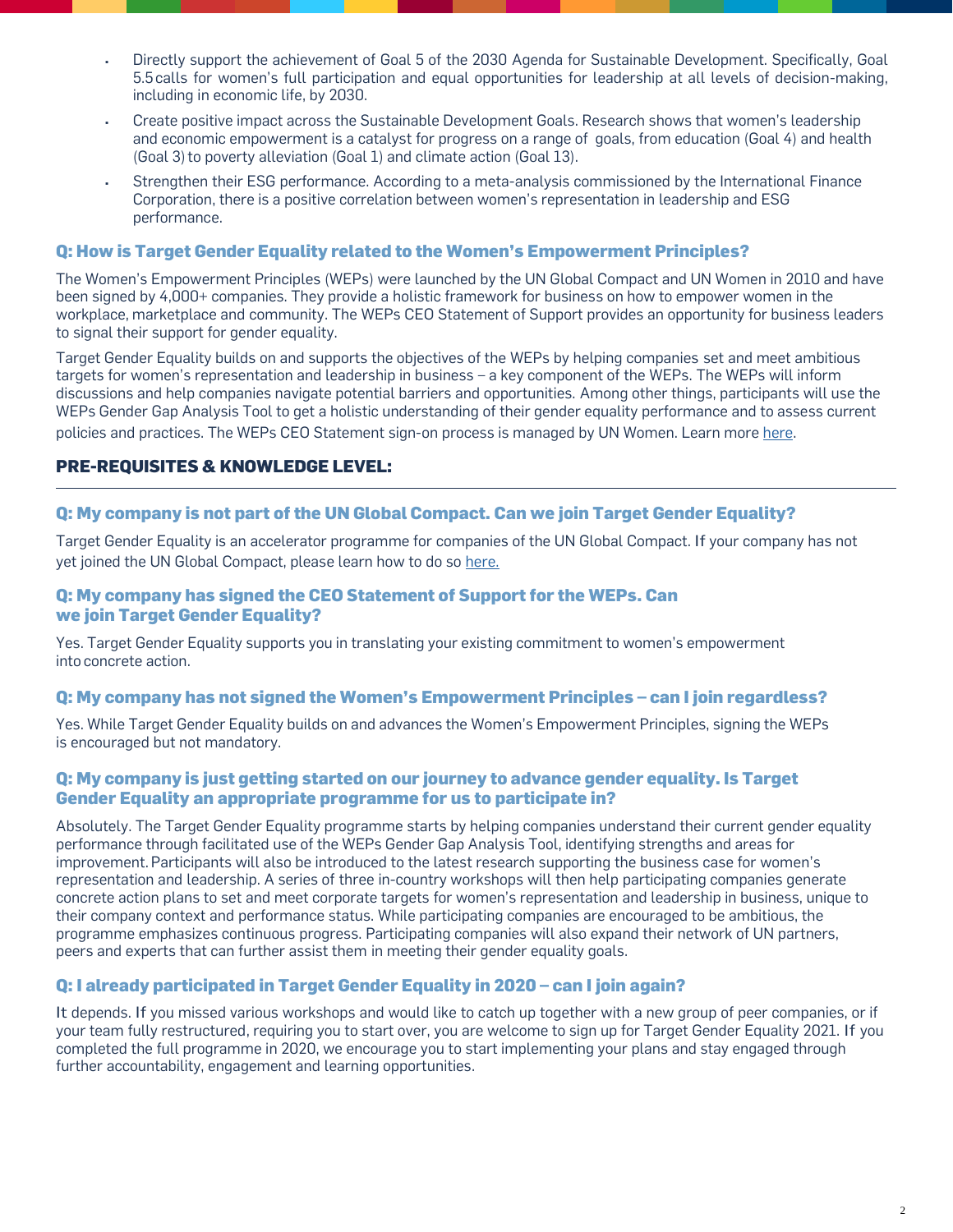# **TARGET SETTING:**

## **Q: My company does not currently have a corporate target in place to advance women's representation and leadership. Can we participate without having a target in place?**

Yes. The purpose of Target Gender Equality is to help companies set and meet ambitious targets for women's representation and leadership in business. Companies need not have targets in place in order to participate. Through Target Gender Equality, we aim to provide participating companies with the research, knowledge and network of partners needed to confidently set and meet corporate targets for women's representation and leadership in business.

## **Q: My company already has targets in place to advance women's representation and leadership in business. Is Target Gender Equality an appropriate programme for us to participate in?**

Yes. Companies that already have targets in place will benefit from engaging with experts and engaging in peer-to-peer learning. In addition to uncovering strategies to fast-track progress toward existing targets, companies may be inspired to raise the ambition of their targets to better align with the Global Goals and stakeholder expectations or improve their target through additional tracking and accountability mechanisms. Participating in Target Gender Equality also provides a platform for leading companies to share their experiences and showcase progress made.

## **Q: Is my company obligated to announce a public target at the end of the programme?**

No. While we encourage transparency and external reporting, your company is under no obligation to publicly communicate a specific target after the programme. We recognize that each gender equality journey depends on the company's specific context. While some are ready to announce new targets upon the completion of the programme, for others it might take longer to formulate their next steps.

#### **Q: Where and how will programmatic outcomes including targets be featured?**

We encourage you to share your targets and forward-looking actions with the UN Global Compact Team to track collective outcomes, as well as include them in your Communication on Progress (CoP) submitted annually as part of your participation in the UN Global Compact. There are further communication opportunities to showcase your actions in the Target Gender Equality newsletter and webpage as well as at UN Global Compact events.

# **REGISTRATION & PARTICIPATION CRITERIA:**

## **Q: Is any company participating in the UN Global Compact eligible to take part in the programme?**

All companies participating in the UN Global Compact are eligible to take part in the programme as long as they are based in a country where the Global Compact Local Network is participating. Please see the current lis[t here.](https://www.unglobalcompact.org/take-action/target-gender-equality)

## **Q: Is there a restriction on the number of companies that can participate in Target Gender Equality?**

While there is no restriction on the total number of Target Gender Equality participants, Global Compact Local Networks may limit the programme size at the country-level in order to maximize the learning experience for participating companies. Interested companies are encouraged to register early.

#### **Q: Where does the programme take place?**

The programme is currently being offered by Global Compact Local Networks in the following 45 countries: Austria, Bangladesh, Bolivia, Brazil, Canada, Chile, Colombia, Costa Rica, Croatia, Denmark, Ecuador, El Salvador, Georgia, Germany, Ghana, Greece, Guatemala, India, Indonesia, Japan, Jordan, Kenya, Lebanon, Mexico, Morocco, the Netherlands, Nigeria, Paraguay, Peru, Poland, Portugal, Republic of Korea, Russia, Serbia, South Africa, Spain, Sri Lanka, Tanzania, Thailand, Tunisia, Turkey, Ukraine, United Arab Emirates, United Kingdom, United States of America

## **Q: My company has offices and operations in several countries – does it make sense to join the programme in various countries at the same time?**

Yes. To maximize their learning experience and ensure that target setting practices reflect local context, companies are encouraged to join the programme in several countries of operations where Target Gender Equality is offered. The WEPs Gender Gap Analysis Tool which is used at the beginning of the programme to assess performance can aggregate results for multi-national companies.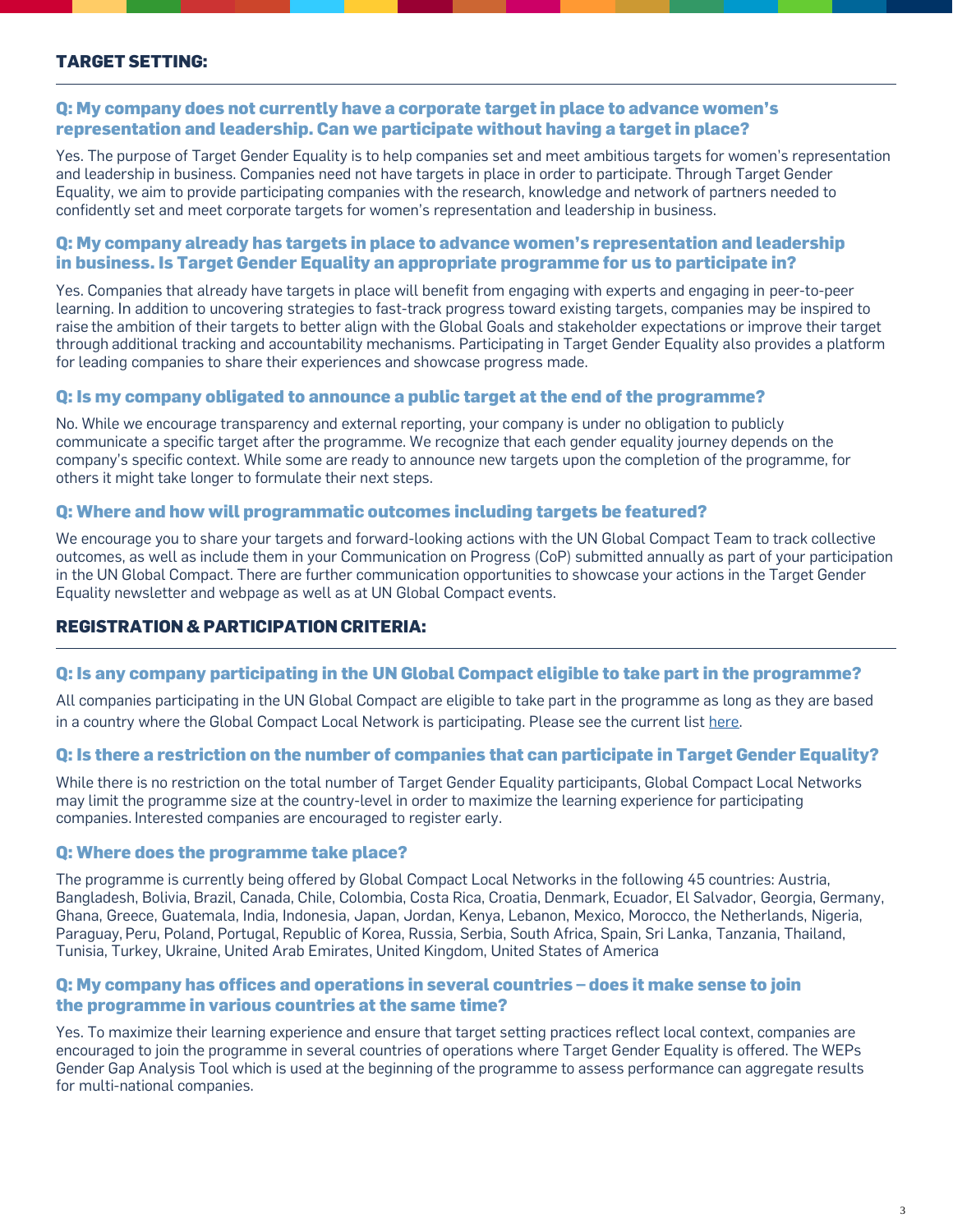## **Q: Can non-business Global Compact participants join Target Gender Equality?**

While the programme is designed for business, non-business participants with expertise and knowledge relevant to Target Gender Equality are encouraged to discuss opportunities to support Target Gender Equality with their Global Compact Local Network representative.

# **Q: How can I find out which other companies in my country or industry are participating?**

While we will not be publicly sharing the list of participating companies before the end of the sign up period, you can browse the [UN Global Compact database](https://www.unglobalcompact.org/what-is-gc/participants) to see who participated in Target Gender Equality Round I in 2020. In total, over 300 companies participated across sizes, sectors and industries.

### **Q: My company is not based in a country where there is a participating Global Compact Local Network. How can we take part in the programme?**

Unfortunately, as this is a country-level programme, only companies based in countries where the Global Compact Local Network is running the programme can participate. However, select Target Gender Equality programming will be made available through the UN Global Compact Academy and flagship events.

## **Q: How do I register to participate?**

Companies interested in joining the programme can fill out the registration form or connect directly with their participating Global Compact Local Network.

# **Q: I have technical difficulties or clarifying questions when completing the form. Who should I contact?**

Please email Elisabeth Resch a[t resch@unglobalcompact.org.](mailto:resch@unglobalcompact.org)

# **REPRESENTATIVES, TIME COMMITMENT & COSTS:**

## **Q: What is the time commitment to participate?**

The mandatory part of the programme includes completing the WEPs Gender Gap Analysis Tool, which is estimated to take maximum one working day and will take place between July-September. From October to March, three capacity-building workshops will take place requiring around half a day each. In between workshops, representatives are asked to reflect on the information shared and apply learnings to their company context using an Action Planning Guide. Additional voluntary engagement opportunities will be organized for representatives that would like to dive deeper into thematic areas and connectwith their Target Gender Equality peers.

## **Q: Who from our company should participate in the programme? Are there eligibility criteria that we should be aware of?**

All participating companies are asked to nominate two representatives to actively participate in the programme on behalf of the company. This includes attending Target Gender Equality meetings/events and coordinating with colleagues across the organization to advance Target Gender Equality objectives. Participating companies are strongly encouraged to consider diversity of perspective in terms of personal profiles (e.g. male/female), corporate function and level within the organization when nominating Target Gender Equality representatives. In Round I, many representatives were part of sustainability, diversity & inclusion, human resources or communications teams.

In addition to the Target Gender Equality representatives, all participating companies are requested to nominate a top-level "Ambassador" to follow Target Gender Equality developments, provide support to the company representatives as needed, and represent the company at high-level events that are part of or related to Target Gender Equality. The Target Gender Equality Ambassador should have a direct line of communication to the CEO (e.g. Member of the C-Suite or Board). The company's CEO may also decide to take on the role of Target Gender Equality Ambassador.

## **Q: Is there an extra cost for my company to participate?**

Beyond existing fees to participate in the UN Global Compact and Global Compact Local Networks, there is no additional fee to participate in Target Gender Equality globally. Select Global Compact Local Networks may charge a nominal fee for local Target Gender Equality participation. Please contact your Global Compact Local Network to learn more.

## **Q: Will the whole programme take place virtually?**

Yes. Given current circumstances, all mandatory parts of the Target Gender Equality programme will be taking place online. As the health situation improves around the world, select Global Compact Local Networks may opt to offer voluntary inperson engagement opportunities.